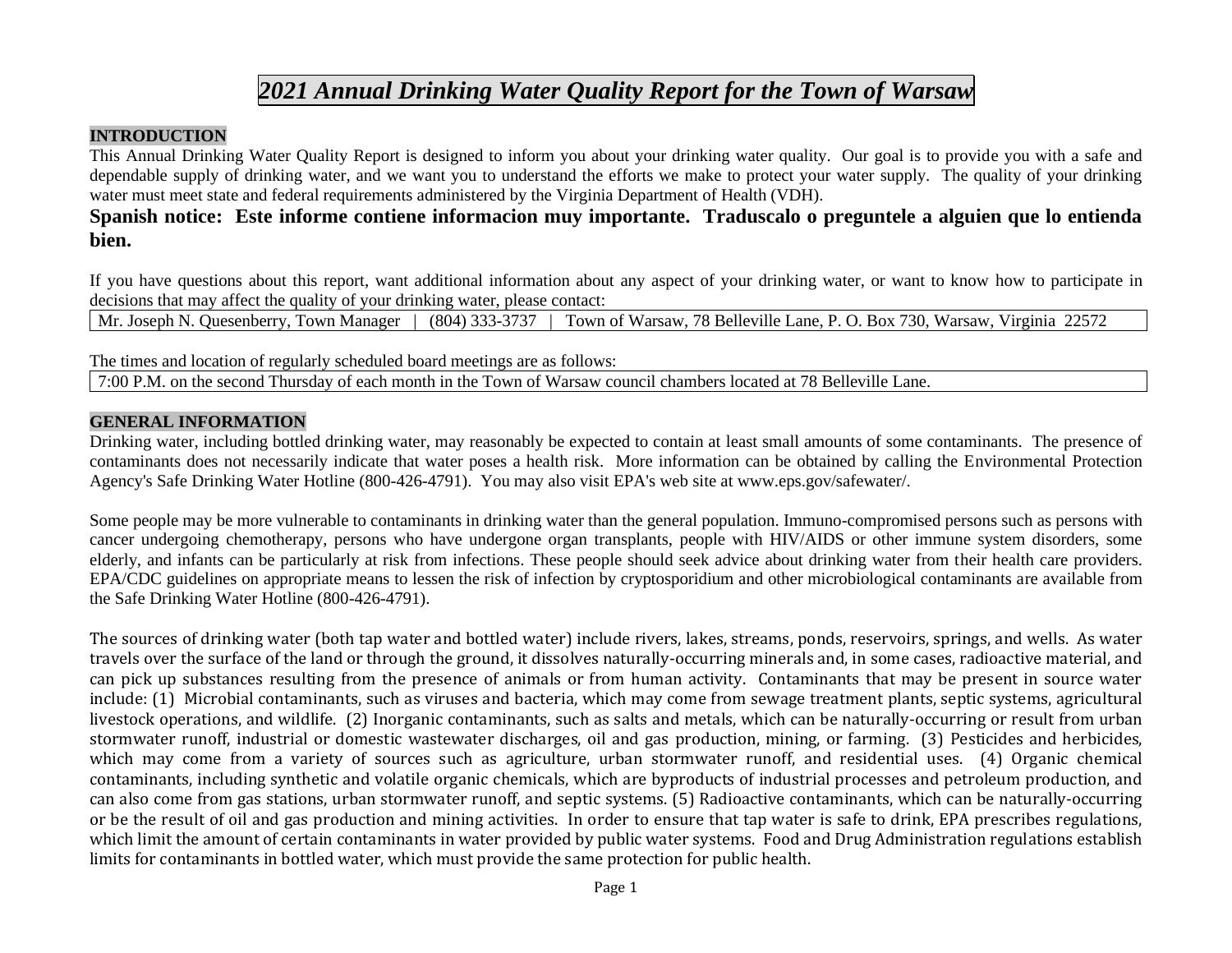## **SOURCE and TREATMENT OF YOUR DRINKING WATER**

The Town is served by four wells. All wells are located within the Town limits. Chlorination is provided to prevent bacteriological growth in the system.

As a first step toward protection of our sources of drinking water, the VDH evaluated the susceptibility of Virginia's water supplies to contamination. Contamination sources and pathways were reviewed using maps, known & observed activities, water quality data and information about the water source. Using criteria developed by the State in its EPA-approved Source Water Assessment Program, it was determined that, on a relative basis, all four Wells are of low susceptibility to contamination. Your current water quality described in the rest of this report. A copy of the source water assessment report is available by contacting the Town office at the phone number or address given elsewhere in this drinking water quality report.

## **DEFINITIONS**

Contaminants in your drinking water are routinely monitored according to Federal and State regulations. The tables on the next page show the results of our monitoring. In the tables and elsewhere in this report you will find many terms and abbreviations you might not be familiar with. The following definitions are provided to help you better understand these terms:

*Non-detects (ND) - lab analysis indicates that the contaminant is not present*

*Parts per million (ppm) or milligrams per liter (mg/l) - one part per million corresponds to one minute in two years or a single penny in \$10,000.*

*Parts per billion (ppb) or micrograms per liter - one part per billion corresponds to one minute in 2,000 years, or a single penny in \$10,000,000.* 

*Picocuries per liter (pCi/L) - picocuries per liter is a measure of the radioactivity in water.*

*Action Level (AL) - the concentration of a contaminant which, if exceeded, triggers treatment or other requirements which a water system must follow.*

*Treatment Technique (TT) - a required process intended to reduce the level of a contaminant in drinking water.*

*Maximum Contaminant Level, or MCL - the highest level of a contaminant that is allowed in drinking water. MCLs are set as close to the MCLGs as feasible using the best available treatment technology.*

*Maximum Contaminant Level Goal, or MCLG - the level of a contaminant in drinking water below which there is no known or expected risk to health. MCLGs allow for a margin of safety.*

*Maximum Residual Disinfectant Level (MRDL) – The highest level of a disinfectant allowed in drinking water. There is convincing evidence that addition of a disinfectant is necessary for control of microbial contaminants.* 

*Maximum Residual Disinfectant Level Goal (MRDLG) – The level of a drinking water disinfectant below which there is no known or expected risk to health. MRDLGs do not reflect the benefits of the use of disinfectants to control microbial contaminants.*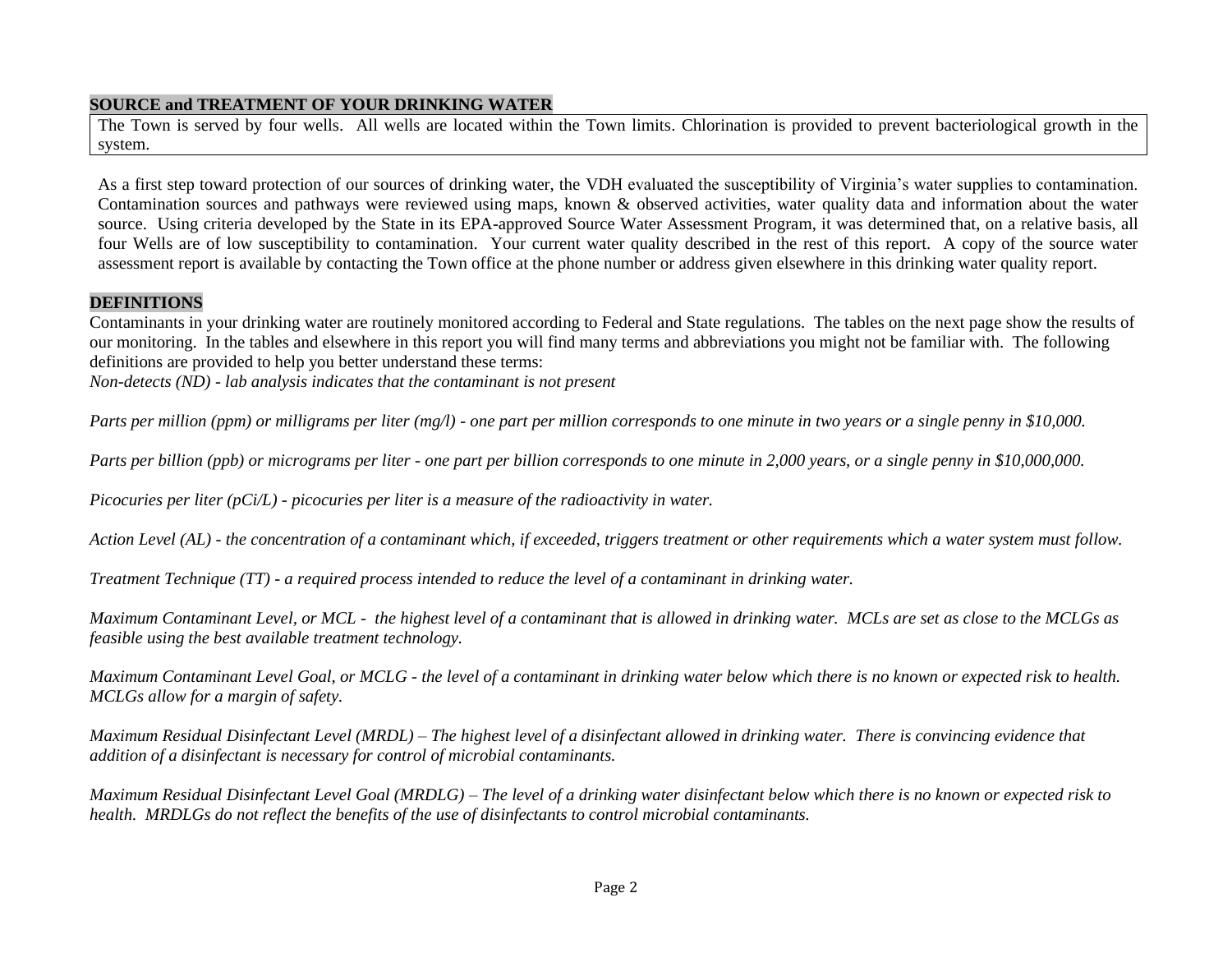## **WATER QUALITY RESULTS**

We constantly monitor for various contaminants in the water supply to meet all regulatory requirements. The following tables list only those contaminants that had some level of detection. Many other contaminants have been analyzed but were not present or were below the detection limits of the lab equipment. Some of the water quality results in tables are from testing done prior to this calendar year. The state allows us to monitor for some contaminants less than once per year because the concentrations of these contaminants do not change frequently.

| Contaminant | Units of<br>Measurement | Action<br>Level | <b>MCLG</b> | Results of samples<br>for the $90th$<br>Percentile Value | <b>Action Level</b><br>Exceedance<br>(Y/N) | Sampling<br>Month | No. of Sampling<br><b>Sites Exceeding</b><br><b>Action Level</b> | <b>Typical Source of Contamination</b>                                                                         |
|-------------|-------------------------|-----------------|-------------|----------------------------------------------------------|--------------------------------------------|-------------------|------------------------------------------------------------------|----------------------------------------------------------------------------------------------------------------|
| Lead        | ppb                     | 15              |             | 3.1                                                      |                                            | 8/2020            | -0                                                               | Corrosion of household plumbling systems:<br>Erosion of natural deposits: Leaching from<br>wood preservatives. |
| Copper      | ppm                     | 1.3             | 1.3         | 0.13                                                     |                                            | 8/2020            |                                                                  | Corrosion of household plumbing systems;<br>Erosion of natural deposits; Leaching from<br>wood preservatives.  |

#### **I. Lead and Copper Contaminants**

## **Lead Education Statement:**

If present, elevated levels of lead can cause serious health problems, especially for pregnant women and young children. Lead in drinking water is primarily from materials and components associated with service lines and home plumbing. Town of Warsaw is responsible for providing high quality drinking water, but cannot control the variety of materials used in plumbing components. When your water has been sitting for several hours, you can minimize the potential for lead exposure by flushing your tap for 15 to 30 seconds or until it becomes cold or reaches a steady temperature before using water for cooking or drinking. If you are concerned about lead in your water, you may wish to have your water tested. Information on lead in drinking water, testing methods, and steps you can take to minimize exposure is available from the Safe Drinking Water Hotline at *http://www.epa.gov/safewater/lead.*

## **II. Other Chemical and Radiological Contaminants**

| Contaminant          | Units of<br>Measurement | <b>MCLG</b> | <b>MCL</b> | Level<br>Detected | Violation<br>(Y/N) | Range of Detection<br>at Sampling Points | <b>Sampling Month</b> | <b>Typical Source of Contamination</b>       |
|----------------------|-------------------------|-------------|------------|-------------------|--------------------|------------------------------------------|-----------------------|----------------------------------------------|
| Total                | ppb                     | N/A         | 80         | 16                | N                  | N/A                                      | 7/2021                | By-product of drinking water                 |
| Trihalomethanes      |                         |             |            |                   |                    |                                          |                       | chlorination                                 |
| (TTHM)               |                         |             |            |                   |                    |                                          |                       |                                              |
| Haloacetic acids     | ppb                     | N/A         | 60         | 3.6               | N                  | N/A                                      | 7/2021                | Byproduct of drinking water disinfection     |
| Fluoride             | ppm                     |             | 4          | 2.37              | N                  | $2.18 - 2.37$                            | 2020, 2021            | Erosion of natural deposits; Water additive, |
|                      |                         |             |            |                   |                    |                                          |                       | which promotes strong teeth; Discharge from  |
|                      |                         |             |            |                   |                    |                                          |                       | fertilizer and aluminum factories.           |
| <b>Total Xylenes</b> | ppb                     | 700         | 700        | 1.2               | N                  | $ND - 1.2$                               | 2019, 2020            | Discharge from petroleum refineries.         |
| Gross alpha          | pCi/1                   |             | 15         | 0.8               | N                  | $ND-0.8$                                 | 2016, 2021            | Erosion of natural deposits                  |
| Combined radium      | pCi/1                   |             |            | 0.8               | N                  | $0.1 - 0.8$                              | 2016, 2021            | Erosion of natural deposits.                 |
| Beta emitters        | pCi/1                   |             |            | 3.8               | N                  | $2.2 - 3.8$                              | 2016, 2021            | Decay of natural and man-made deposits.      |

(1) The MCL for beta particles is 4 mrem/year. EPA considers 50 pCi/l to be the level of concern for beta particles.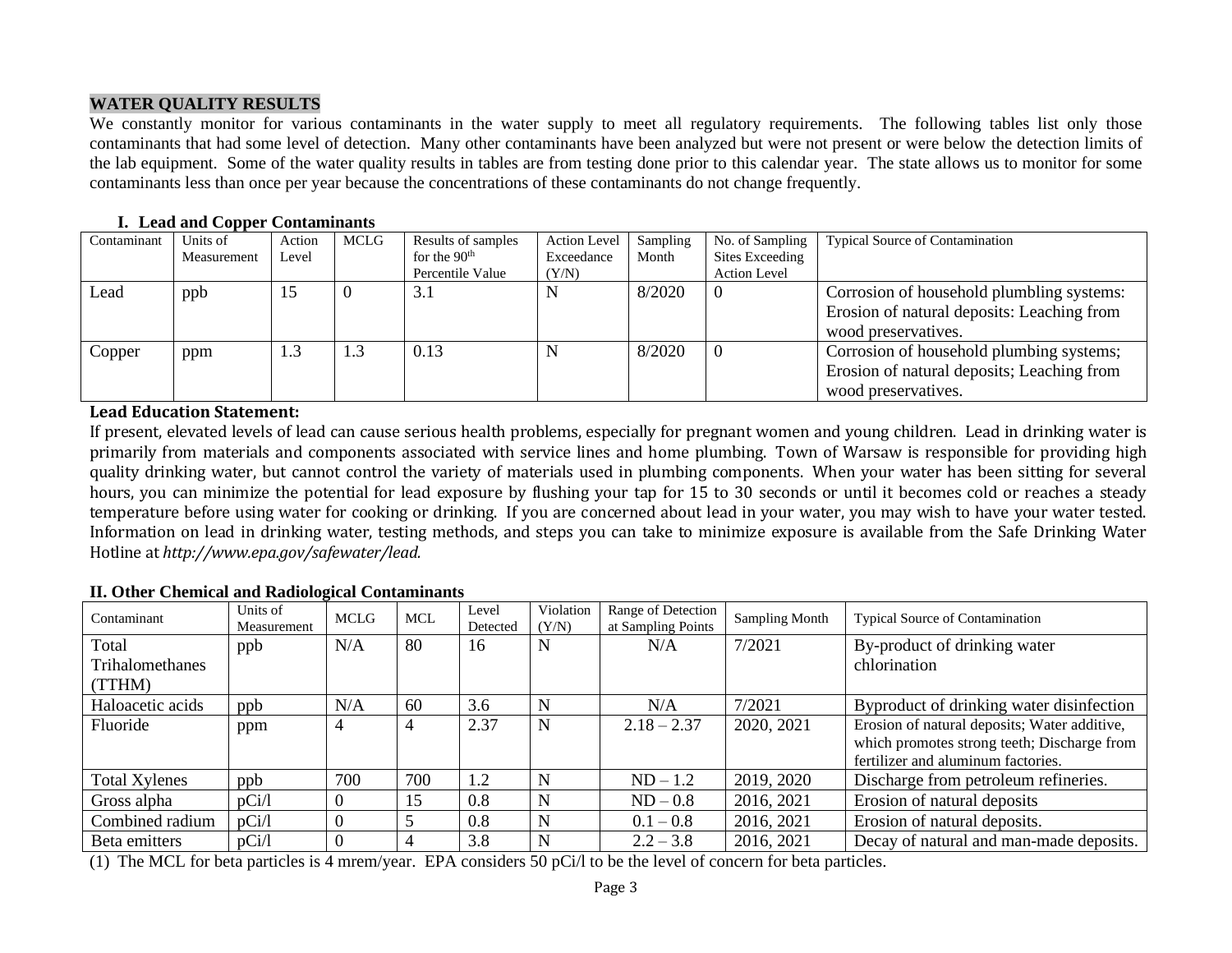**III. Disinfectants** 

| Disinfectant    | Units of<br>Measurement | MRDLC | <b>MRDL</b> | 1 Detected<br>Level<br>(Annual Average) | Violation<br>Y/N) | Range of Detection at<br><b>Sampling Points</b> | Sampling<br>Year | $\sim$<br>l'vpical Source               |
|-----------------|-------------------------|-------|-------------|-----------------------------------------|-------------------|-------------------------------------------------|------------------|-----------------------------------------|
| <b>Chlorine</b> | ppm                     |       |             | 0.67                                    |                   | ∪.∠                                             | 2021             | Water additive used to control microbes |

The U.S. Environmental Protection Agency sets MCL's at very stringent levels. In developing the standards, EPA assumes that the average adult drinks 2 liters of water each day throughout a 70-year life span. EPA generally sets MCLs at levels that will result in no adverse health effects for some contaminants or a one-in-ten-thousand to one-in-a-million chance of having the described health effect for other contaminants.

## **ADDITIONAL HEALTH INFORMATION**

Elevated lead levels in drinking water do not usually indicate a public health concern for most adults. However, young children and pregnant women are at higher risk for adverse health effects from exposure to lead. Other sources for lead exposure may include air pollution, contaminated soil, and certain types of pottery, porcelain, and pewter. The biggest source of lead in children nationwide is ingestion of lead-based paint and lead-contaminated house dust. It is possible that lead levels at your home may be higher than at other homes in the community as a result of materials used in your home's plumbing. If you are concerned about elevated lead levels in your home's water, you may wish to have your water tested. You can take precautions at home to reduce the amount of lead in their drinking water by:

- Running the faucet for 60-90 seconds if the home water supply has been idle for more than six hours
- Cooking only with cold water
- Using a filter approved by the National Sanitation Foundation [http://www.nsf.org/consumer/.](http://www.nsf.org/consumer/)

For more information about lead in drinking water, visit [http://www.vdh.virginia.gov/dw/Lead.asp.](http://www.vdh.virginia.gov/dw/Lead.asp) Additional information is available from the Safe Drinking Water Hotline (800-426-4791).

Copper is an essential nutrient, but some people who drink water containing copper in excess of the action level over a relatively short amount of time could experience gastrointestinal distress. Some people who drink water containing copper in excess of the action level over many years could suffer liver or kidney damage. People with Wilson's Disease should consult their personal doctor.

The average sodium concentration in the samples collected in 2020 and 2021 was 117 ppm. This concentration exceeds the maximum recommended level of 20 ppm for persons on a "strict" sodium diet.

## **VIOLATION INFORMATION**

We are proud to report the Town did not receive any violations in 2021.